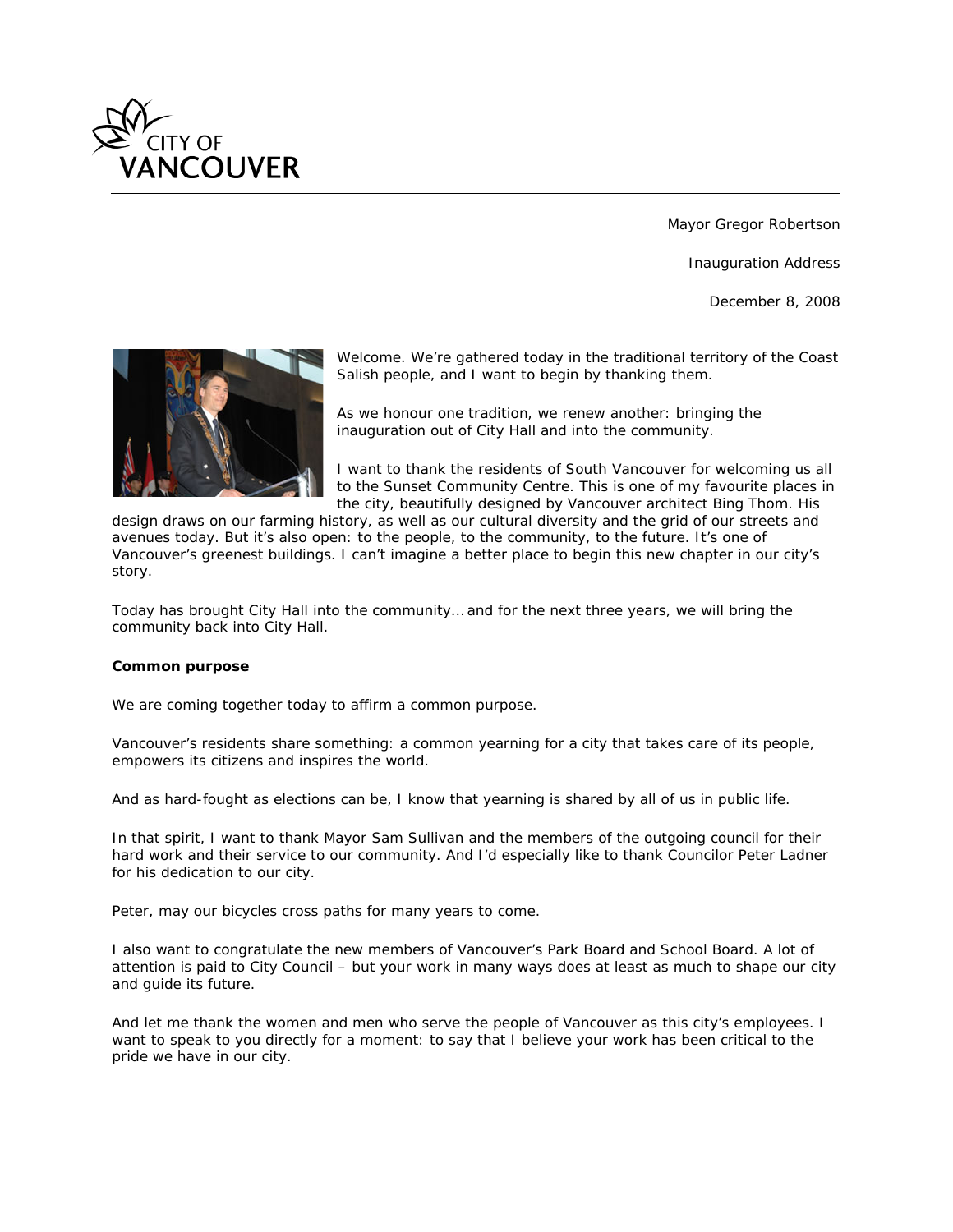*Your skills and dedication are a big part of what makes our community so livable, so admired. Your energy and imagination will be vital to our continued success in the months and years ahead. Thank you for your commitment to Vancouver, I'm honoured to be working with you. Looking around, you'll probably notice just how diverse this assembly is.*

*I myself am wearing the traditional tartan of my ancestors, from the Highlands of Scotland. If that sparks a fashion craze for kilts in this city, well, I'll shoulder full responsibility.*

*The diversity here today is no accident. Our families made a conscious choice, and a conscious effort to come to Vancouver from every corner of the world. We've become one of the planet's most culturally diverse cities, and that means we have a remarkable array of intelligence, creativity and global connections.*

*As much as I value the wisdom and experience of my colleagues, we all know there is exponentially more in the homes and offices of our city… in the studios, shop floors and classrooms…in our boardrooms and small businesses … in our galleries, hospitals and parks… there is rich, valuable wisdom and expertise in the people of Vancouver.*

*In the coming weeks and months, we will be asking every one of you to step up – to offer your ideas and knowledge – to tell us how you want to be involved – to share the mantle of leadership.*

*Because that's what citizenship means in the 21st century.*

*These are challenging times. And we can't afford not to make every possible use of the creativity, ideas and compassion of our people.*

# *A choice for Vancouver*

*We're at an historic crossroads. One of enormous economic, environmental and social challenges. And the world's attention is turning toward us.*

*What will the world see in 2010?*

- *Not a city retrenched and reeling from the economic storm… but a dynamic, creative economy generating new opportunities and opening new frontiers.*
- *Not a city complacent over the beauty of its natural setting… but a city united in its determination to lead the world in sustainability.*
- Not a city of generic uniformity... but a city rich with artistic voices and the cultural wealth that *flows from our diversity.*
- *Not a city that cowers in face of crime… but a city that confronts both criminals and the causes of crime with equal determination.*
- *Not a city that closes its eyes to suffering in its streets… but a city that adopts and embraces the boldest of goals because our humanity demands nothing less.*

# *Homelessness*

*I decided to run for the office of Mayor to end street homelessness in Vancouver. And I'm telling you today, that hasn't changed. It is your council's single most important priority in this term of office.*

*Homelessness flies in the face of everything I was taught about compassion and our duty to each other. Homelessness degrades every one of us, whether the place we call home is in an alley, a shelter, an apartment or a house. Homelessness is everything our aspiration for Vancouver isn't. It abandons our neighbours, it disempowers our people, and it does anything but inspire.*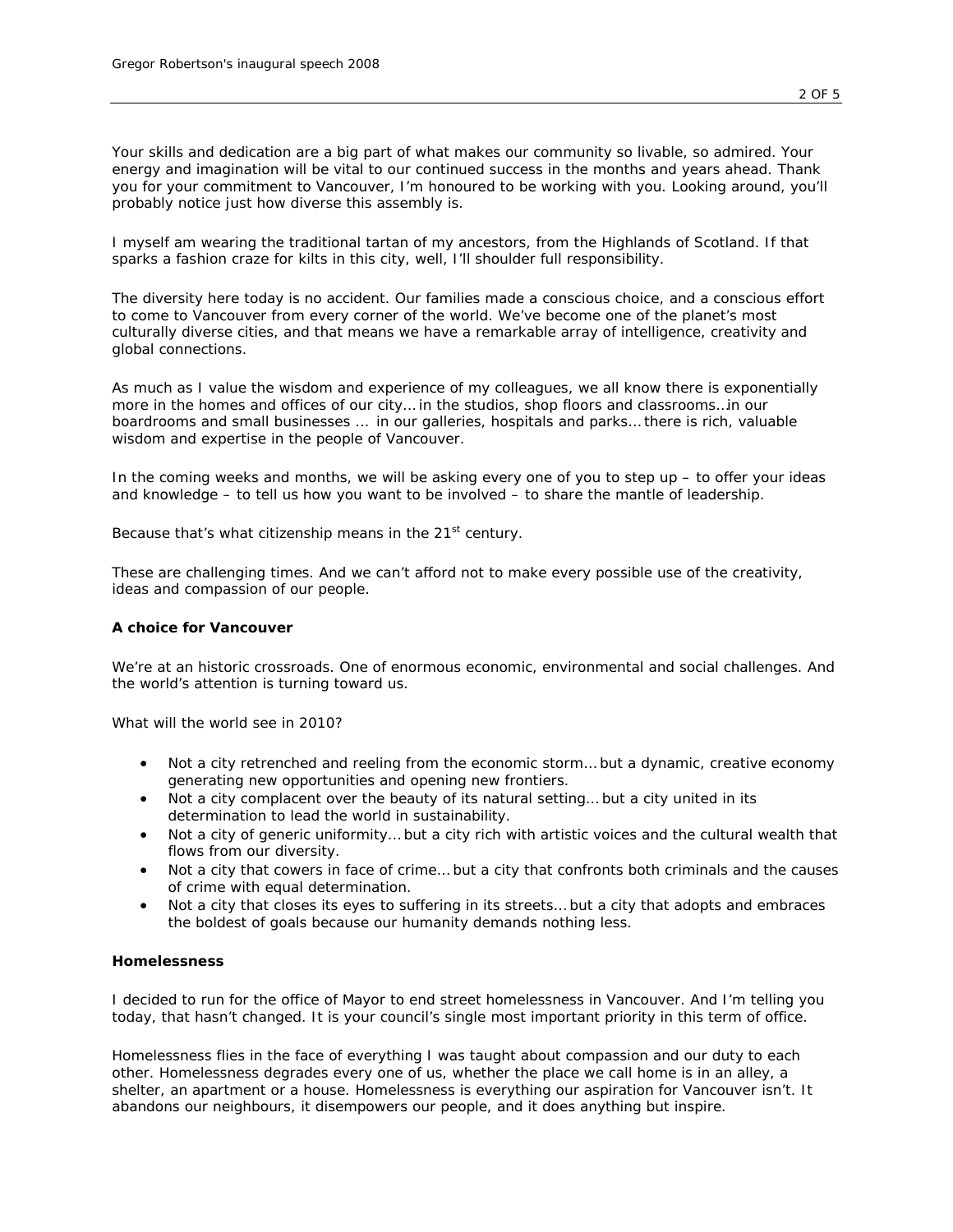*The Vancouver we hold in our hearts is not a city where people die of exposure. Not a city where a man named Darrell Mickasko, after being turned away from a full shelter, burns to death in a sleeping bag, trying to stay warm with his camping stove on a freezing night. If our vision of Vancouver is to become a reality, homelessness must end – and I tell you today that it will end.*

*Today we challenge ourselves to end street homelessness by 2015.*

*We can do that with a concerted effort, in three stages -- the short term, the medium term and the long term. First, most urgently, ensuring there are enough shelter beds so people don't have to sleep in the streets. And we increase outreach and services so Vancouver's homeless can get off the streets and rebuild their lives.*

*Second, we use city bylaws to protect and maintain the affordable rental housing we have now. And we push hard to ensure that treatment for addictions and mental illnesses is available to all those in need.*

*And third, the only long-term solution, we spur the creation of new affordable housing: leading*  development, unlocking vacant stock, using zoning and tax incentives, and accelerating investment *from other levels of government.*

*I'm told that ending homelessness is an audacious goal. And that's true. But for someone who's sleeping under a bridge tonight, 2015 can't come soon enough.* 

Last night I spent some time dropping into a number of shelters to hear first hand about what is *needed. I met some remarkable people at The Haven who are working hard to help those who are without a home. I saw again the overwhelming need that exists on our streets, and the dedication and passion of those who are there to serve. But I came away fearful for the many lives that are at stake as we enter another winter in Vancouver.*

*In the coming days my government at City Hall will announce emergency measures that will be taken to open shelters and to spur quicker action on the creation of housing.* 

## *Boldness*

*This isn't a time to be timid or tentative . This is a time for boldness . If ever there was a city that can set and reach and exceed courageous goals, it is Vancouver.*

*Visionary goals like making Vancouver the greenest city in the world. With the climate crisis escalating and the era of cheap energy fading, now is the time we must lead the planet in pioneering true urban sustainability.*

*It's time for bold goals like becoming an internationally-recognized Creative Capital, supporting artists, innovators and entrepreneurs – as well as the creative sectors that make up more than one third of our jobs.*

*We need leadership goals like using the 2010 Games not just as a passing opportunity to capture a little limelight and some tourist dollars, but to show ourselves and the world how a city can mobilize to tackle its toughest challenges - in our case, homelessness and the health crisis on our streets.*

*We must also use this unprecedented opportunity to showcase Vancouver as an emerging global powerhouse of the green and creative economy.*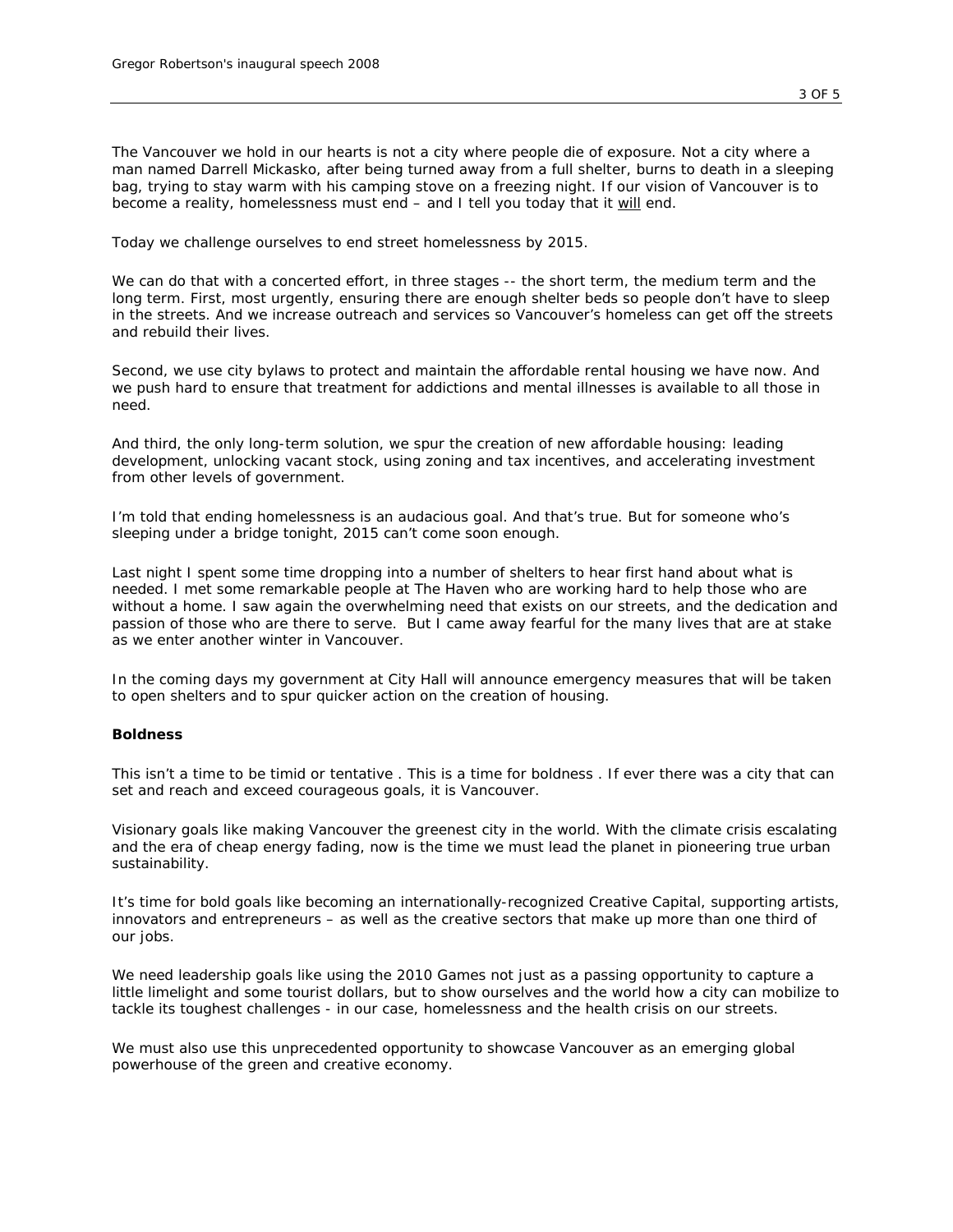*That's nothing to fear. Times of challenge and crisis reward the people who respond with compassion, determination and ingenuity.*

*We've done it before. We've embraced great challenges and made great progress.*

*Vancouver resisted the pressures to develop at all costs, and instead preserved Stanley Park, known the world over as one of the planet's greatest urban parks.*

*Vancouver said no to a freeway, and yes to the thriving community of Strathcona.*

*Vancouver businesses came together with government and created a visionary partnership – one that turned an industrial wasteland into the urban jewel we call Granville Island.*

*Vancouver transformed from a time of horrific race riots to electing the first Chinese city Councillor, Bill Yee, who has so graciously provided his services to swear in this Council today.*

*Vancouver remembers the shame of the Komagata Maru tragedy, and now celebrates Vaisakhi in huge numbers with our South Asian community.*

*Vancouver is just becoming aware of the tremendous growth and contribution of our Filipino community in Vancouver, and the positive impact that has on our city.*

*Vancouver is finally emerging from generations of neglecting respectful relations with our First Nations, and this year Ken Clement became the first aboriginal person elected in our young history. He'll be sworn in as a Vancouver School Board trustee tonight.*

*Vancouver's GLBT community has long been a world-leading force in the struggle for rights and freedoms, and this year our Pride parade drew 500,000 people to celebrate.*

*Vancouver's environmental activists started Greenpeace and catalyzed a global movement that has changed the way we view the world, hopefully in time to prevent an ecological meltdown.*

*There is lots more work to do on that front, and indeed with many of these advances our work is not yet complete.*

*We can achieve great things when we come together with common purpose – and when we share that inspiration with others.*

*All of Vancouver's progress has come through partnerships: within our neighbourhoods, with our neighbouring cities, with the province, with the federal government. I welcome the chance to work with every one of those partners, in areas that range from housing to the Olympics to creating green jobs.*

*We can achieve great things because we aren't afraid of innovation. We aren't ashamed to dream and seek out best ideas. That vision and spirit is what brought us here to the west coast of Canada.*

*But vision without planning and action means little. What's key is that we couple our ideas and dreams with pragmatism. That's the Vancouver way: audacity grounded in practicality, vision rooted in reality, creativity coupled with the entrepreneurial drive.*

*As your city government we will lead with a bold vision. We will set clear targets, measure success, and be accountable for our actions.*